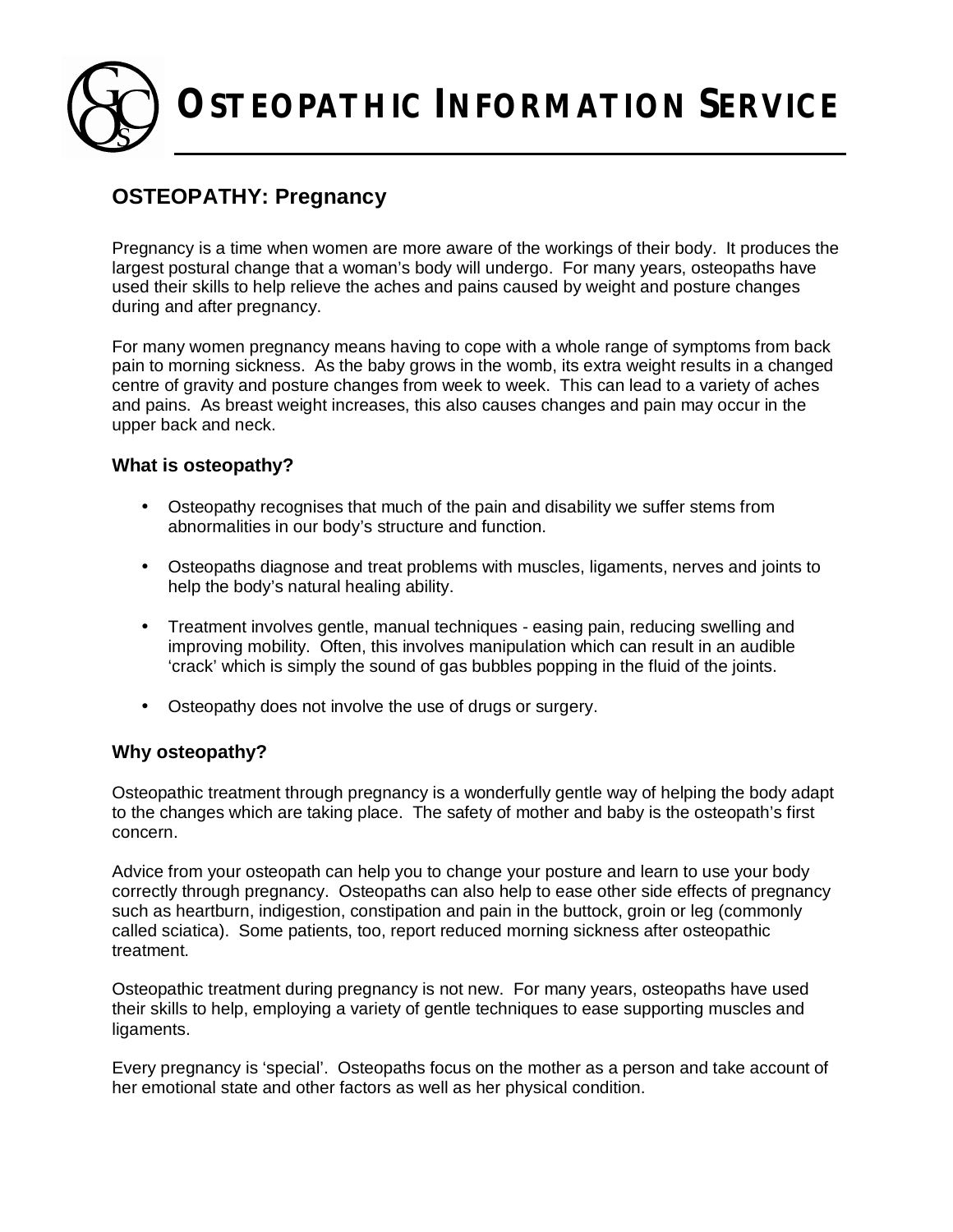Treatment may be supplemented by exercises and other forms of self help which the osteopath may prescribe for the mother to do at home.

An osteopath can advise on positions in labour to help prevent back problems later. Pain relief techniques can also be shown to the mother and her partner or friend so that they can help during labour.

After delivery it is advised that mother and child return for structural examination, advice and check ups and, if necessary, for treatment.

#### **Remember**

- Osteopaths are skilled practitioners.
- Osteopaths deal with pain every day.
- Osteopaths can advise on good posture.
- Osteopaths may help relieve back and leg pain in pregnancy.
- Osteopaths can advise on pain relief during labour.

Return for advice and a check-up after delivery.

# **Useful tips**

- Look after your back during pregnancy. Take particular care when lifting and carrying especially lifting or carrying other children. Do not carry a small child on one arm for any length of time. Ask your osteopath for appropriate exercises.
- If you stand for any length of time, keep your bottom 'tucked in' to reduce strain on the lower part of your spine.
- When sitting, use a cushion for support and don't sit with your legs crossed. Avoid twisting movements. These may cause torsional strain within the pelvis.
- Lying on your side in bed, place a pillow under 'the bump' to provide support and also put a pillow between your knees to prevent back strain.
- If you prefer to lie on your back, place pillows beneath your knees to keep them bent.
- Make sure all equipment (changing tables, pushchair, pram etc.) is at a comfortable height for you.

## **Visiting an osteopath**

On your first visit, and before examination begins, the osteopath will discuss and record your medical history in detail. You will then normally be asked to remove some of your clothing so that a series of observations and biomechanical assessments can be made.

The osteopath will then apply a highly developed sense of touch to identify points of weakness or excessive strain throughout the body. Further investigations may include an x-ray or blood test. This will allow a full diagnosis of the problem and will enable the osteopath to tailor a treatment plan to your needs.

Your osteopath should make you feel at ease and tell you what is happening throughout your consultation. You should ask questions if you have any concerns. If further medical treatment is needed the osteopath may contact your doctor, with your permission.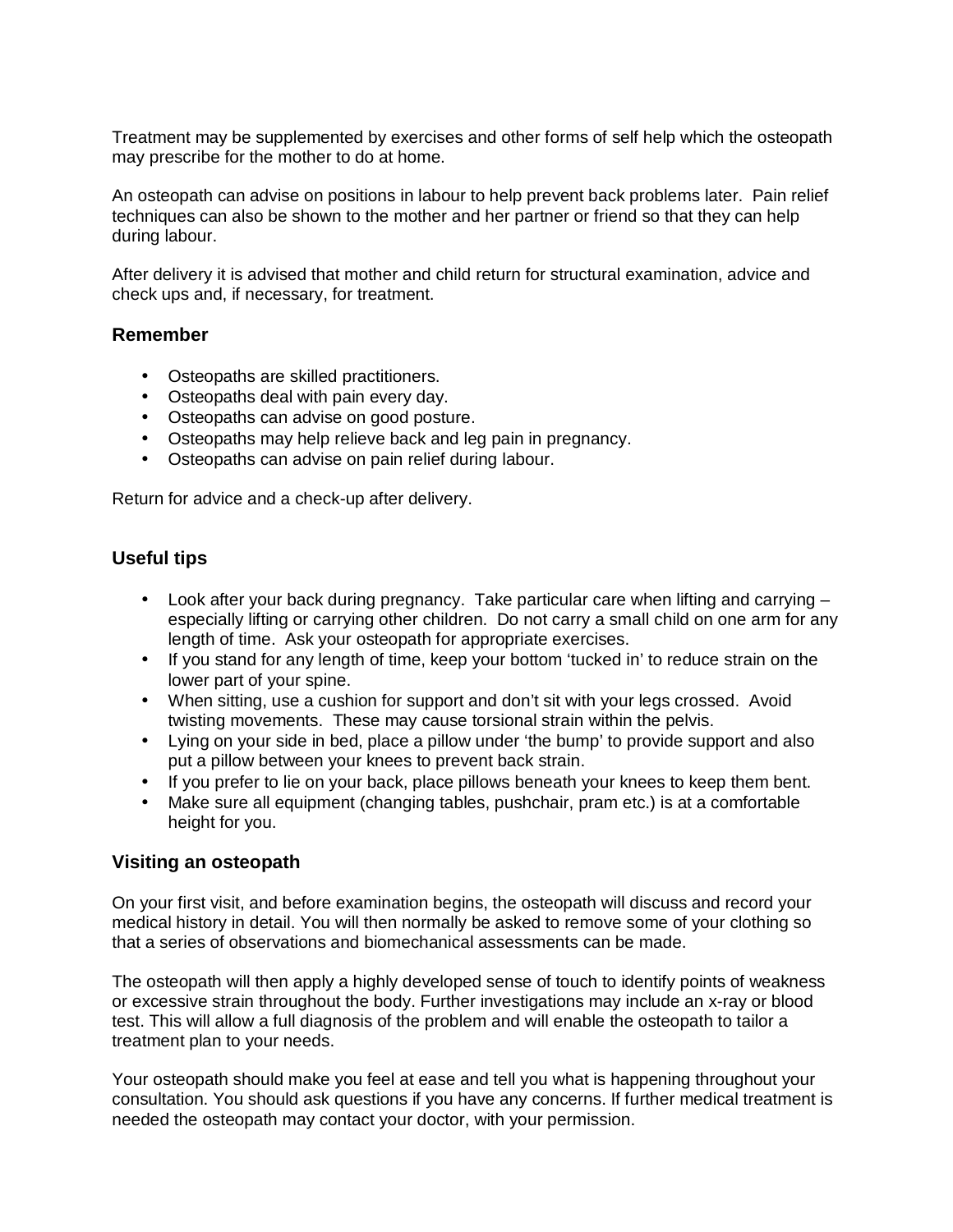# **How much does osteopathy cost?**

You do not need a referral from a GP to see an osteopath. The majority of osteopaths work in private practice, so you may choose to approach a practitioner directly and pay for treatment. Fees range from £25 to £50 and above for a single session, depending upon the location of the practice and experience of the osteopath. Typically between two and six treatment sessions are needed, though this varies according to the severity of the problem.

An increasing number of osteopaths work alongside GPs, so it may be possible for your doctor to refer you to an osteopath on the NHS. It may also be possible to claim for a course of osteopathy if you have private health insurance policy. Check with your insurance provider to confirm the available level of cover and to find out whether you require a referral from a GP or specialist. All insurance companies have help lines to explain your benefits and methods of claiming.

#### **Osteopathy and patient protection**

Patients consulting an osteopath have the same safeguards and rights as when consulting a doctor or dentist. Osteopathy is an established system of diagnosis and treatment, recognised by the British Medical Association as a distinct clinical discipline.

Under the Osteopaths Act of 1993, osteopathy was accorded statutory recognition, and the title "osteopath" protected by law. In the UK it is now a criminal offence to describe oneself as an osteopath unless registered with the General Osteopathic Council (GOsC).

The GOsC regulates, promotes and develops the profession, maintaining a Statutory Register of those entitled to practise. Practitioners on the Register meet the highest standards of safety and competency. They have provided proof of good health, good character and have professional indemnity insurance.

Osteopathic training is demanding and lengthy, and a recognised qualification is only available from osteopathic educational institutions accredited by the GOsC. Trainee osteopaths study anatomy, physiology, pathology, biomechanics and clinical methods during a four or five year honours degree programme. Such wide-ranging medical training gives osteopaths the skills to diagnose conditions when osteopathic treatment is not advisable, and the patient must be referred to a GP for further investigation.

Osteopaths are committed to a programme of continuing professional development.

You can obtain details of an osteopath's registration by telephoning the GOsC on **020 7357 6655.**